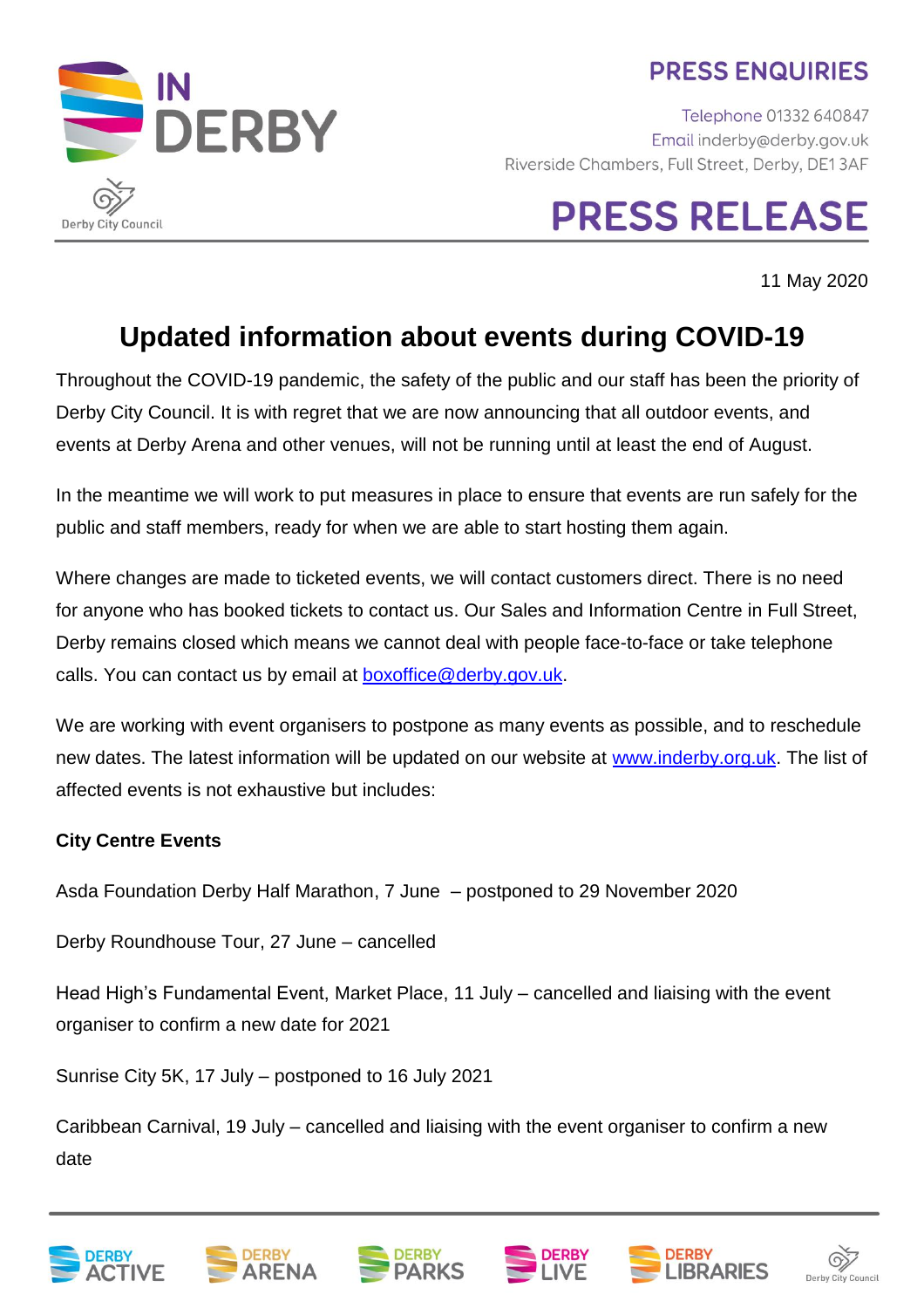**The Outdoor Theatre and Cinema Season at Markeaton Park Craft Village** – all events

cancelled. This applies to:

- 1 to 4 July: Oddsocks Productions in *The Comedy of Errors*
- 15 to 18 July: Lost Boys present *The Complete Works of William Shakespeare (Unabridged)*
- 25 to 29 July: Babbling Vagabonds in *Here Be Dragons!*
- 30 July: Cinema *Bohemian Rhapsody*
- 31 July: Cinema *The Full Monty*
- 1 August: Cinema *Rocketman*
- 2 Aug: Cinema *A Star Is Born*

**Other Park Events** – all regular activities, plus:

All Parkruns at Markeaton and Alvaston Parks, and Junior Parkrun at Markeaton Park - cancelled

Derwent Valley Orienteering event, 30 May - cancelled

Wacky Wig Walk, Markeaton Park, 17 May - cancelled

Derby Summer Series 5K, Darley Park, 19 May, 16 June, 21 July, 18 August – cancelled and liaising with event organiser to confirm new dates

BMX Regional Race 2020, Alvaston Park, 31 May - cancelled

Big Lunch, Stockbrook Street Recreation Ground, 7 June – cancelled and liaising with the event organiser to confirm a new date

The Big One, Chaddesden Park, 7 June – cancelled

Fake Festivals, Markeaton Park, 20 June – postponed to 19 June 2021

Oakfest, Oakwood Park, 28 June – cancelled and liaising with the event organiser to confirm a new date

Race For Life and Pretty Muddy, Markeaton Park, 27 and 28 June - postponed to 10 and 11 October 2020

Colin Potter Memorial 10K Race, Darley Abbey Park and Fields, 3 July – cancelled and liaising with the event organiser to confirm a new date









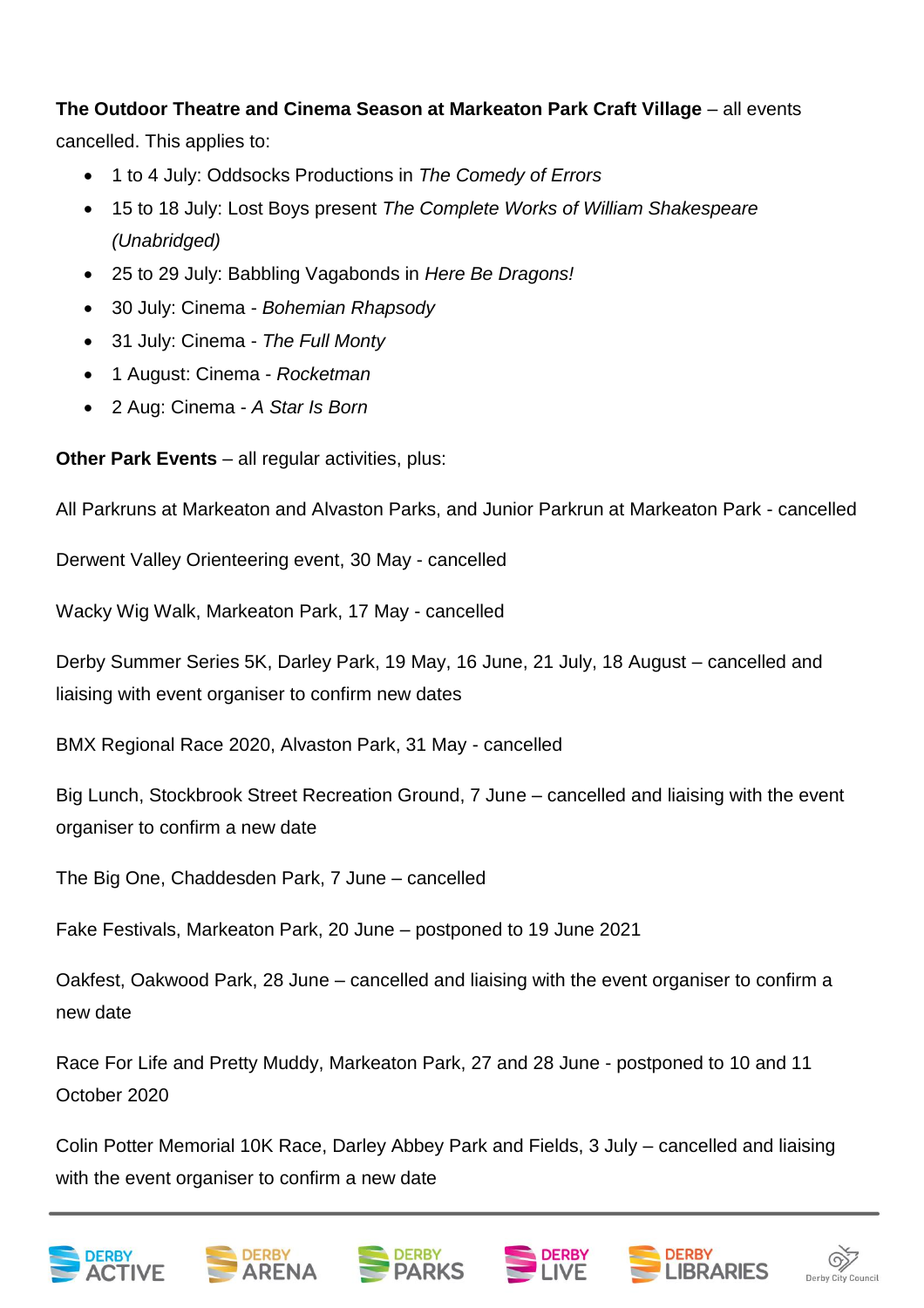Community Fun Day, Osmaston Park, 4 July – postponed to 3 July 2021

The Derby Retro, New and Classic Car Show, Markeaton Park, 5 July – cancelled

Pond dipping at Markeaton Park, 5 July – cancelled and liaising with the event organiser to confirm a new date

Community Fun Day, Sinfin Moor Park, 11 July – postponed to 10 July 2021

Festival of Music and Flowers, Markeaton Park, 18 and 19 July – cancelled and liaising with the event organiser to confirm a new date

Alvaston Park Family Fun Day, 19 July – cancelled, 2021 date to be confirmed

Superhero Picnic in the Park events

- 28 July: Markeaton Park cancelled
- 29 July: Chaddesden Park cancelled
- 30 July: Darley Park cancelled

Hydrangea Derby Open Day, Darley Park Walled Garden, 9 August – cancelled and liaising with the event organiser to confirm a new date

#### **Derby Arena**

Indoor Market, 2 May – cancelled

Mum 2 Mum Market, 13 June – cancelled

British Cheerleading, 19 to 20 June – cancelled

The Big Bang Fair Midlands, 27 June – cancelled

National Youth Omnium, 25 to 26 July - cancelled

**Derby LIVE ticketed events**

#### **Rescheduled events – tickets on sale:**

*The Ladyboys of Bangkok* – rescheduled to 25 September to 4 October 2020 at Bass' Recreation **Ground**